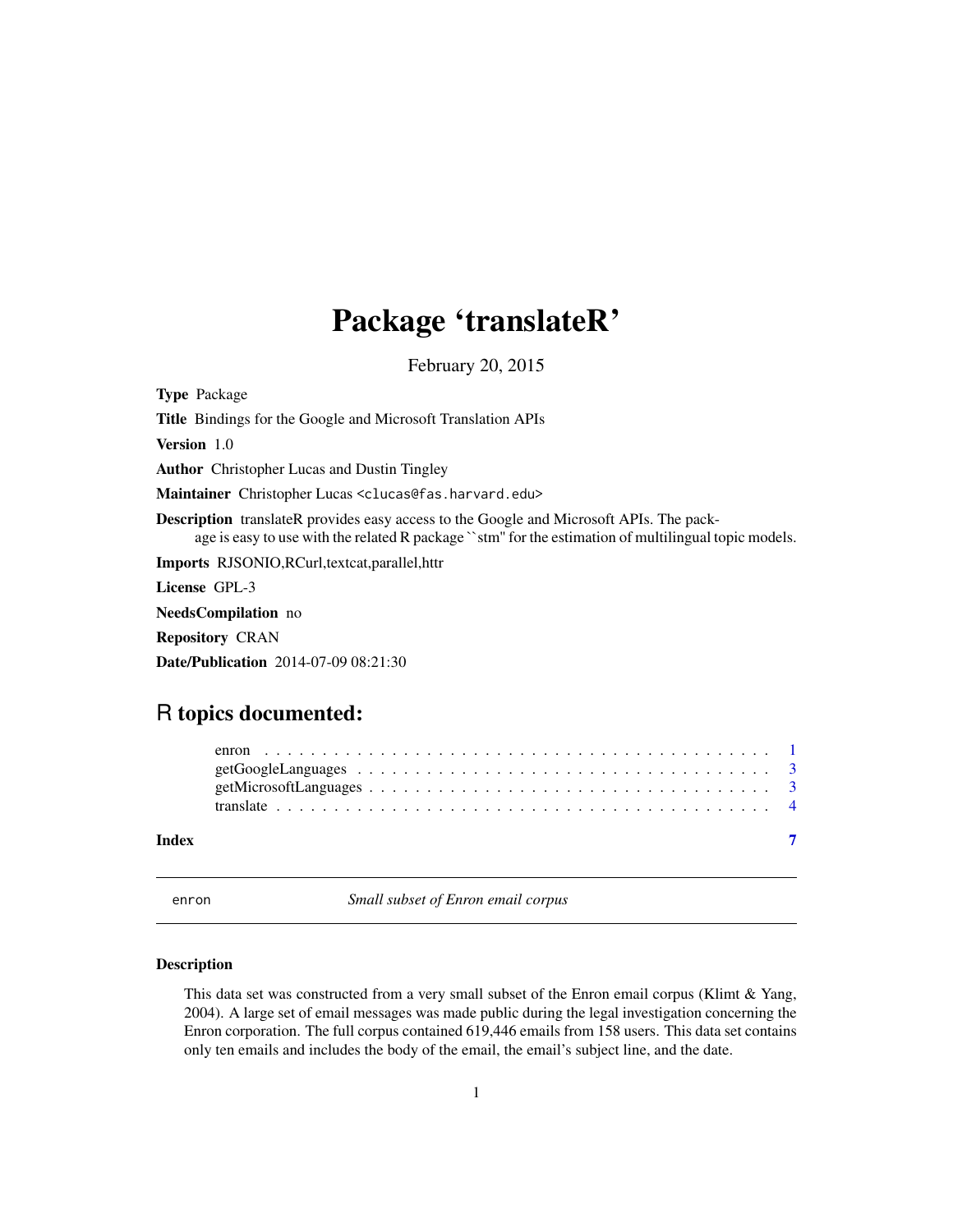#### Usage

data(enron)

#### Format

A data frame with 10 observations on the following 3 variables.

email A character vector of the email's body.

date The email's timestamp as a 'Date' type.

subject A character vector containing the email's subject line.

#### Source

Klimt, Bryan, and Yiming Yang. "The enron corpus: A new dataset for email classification research." In Machine learning: ECML 2004, pp. 217-226. Springer Berlin Heidelberg, 2004.

#### Examples

```
## Not run:
# Load example data. Three columns, the text
# content ('email') and two metadata
# fields (date and subject)
data(enron)
# Google, translate column in dataset
google.dataset.out <- translate(dataset = enron,
                                content.field = 'email',
                                google.api.key = my.api.key,
                                source.lang = 'en',
                                target.lang = 'de')
# Google, translate vector
google.vector.out <- translate(content.vec = enron$email,
                               google.api.key = my.api.key,
                               source.lang = 'en',
                               target.lang = 'de')
# Microsoft, translate column in dataset
google.dataset.out <- translate(dataset = enron,
                                content.field = 'email',
                                microsoft.client.id = my.client.id,
                                microsoft.client.secret =
                                          my.client.secret,
                                source.lang = 'en',
                                target.lang = 'de')
# Microsoft, translate vector
google.vector.out <- translate(content.vec = enron$email,
                               microsoft.client.id = my.client.id,
                               microsoft.client.secret =
                                         my.client.secret,
```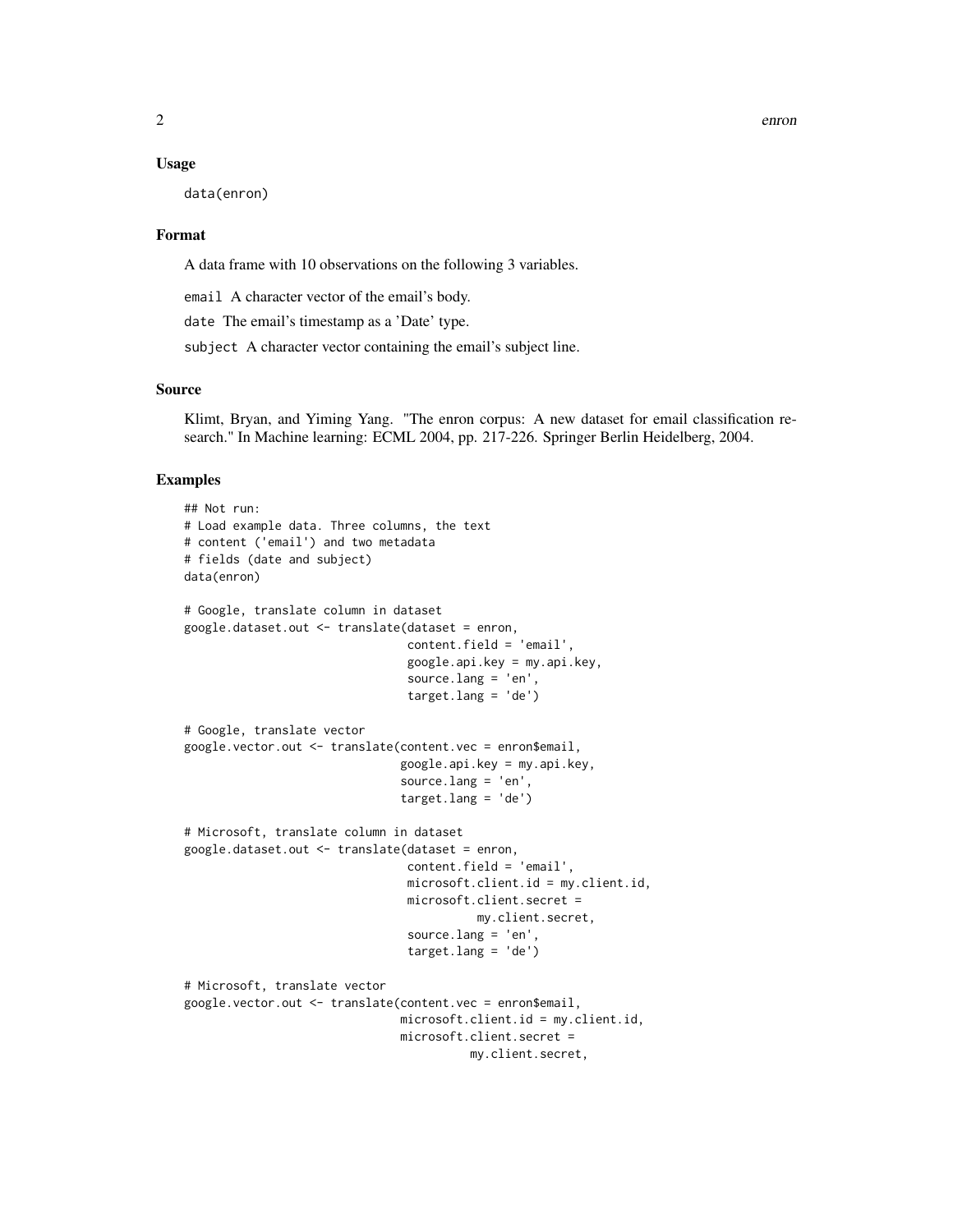```
source.lang = 'en',
target.lang = 'de')
```
<span id="page-2-0"></span>## End(Not run)

getGoogleLanguages *Print Google Language Codes*

#### Description

This function prints the valid language Google language codes for use with the translate() function.

#### Usage

```
getGoogleLanguages()
```
#### Examples

# print valid language codes getGoogleLanguages()

getMicrosoftLanguages *Print Microsoft Language Codes*

### Description

This function prints the valid language Microsoft language codes for use with the translate() function.

#### Usage

```
getMicrosoftLanguages()
```
#### Examples

```
# print valid language codes
getMicrosoftLanguages()
```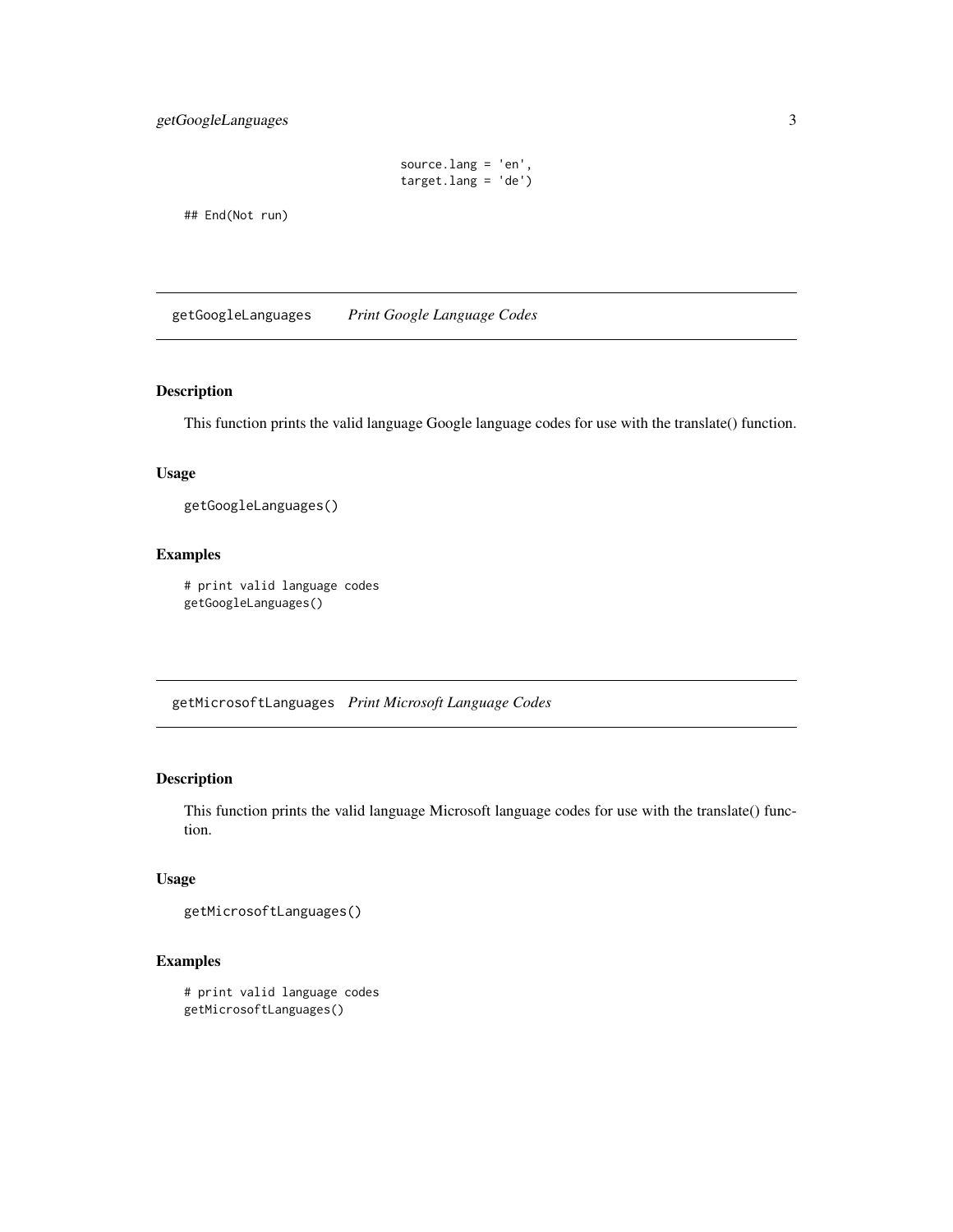#### <span id="page-3-0"></span>**Description**

This function provides easy access to the Google and Microsoft Translation APIs via R. It can translate any language supported by the APIs (to see a list of the available languages, see the getGoogleLanguages() and getMicrosoftLanguages() functions). Text can be provided as either a column in a dataframe or as a single vector of text, where the elements are the documents to be translated. Translated text is returned in the format it was provided. If text is provided as a single vector, translate() returns a single vector of translated text. If a dataframe is provided, the user must specify which column contains the text that is to be translated. Translated text is then bound to the dataframe in a new column named "translatedContent" and the entire dataframe is returned. The user must provide either a dataset and the content.field (column name) that contains the text to be translated, or a contect.vec (a character vector) where the elements are the text to be translated.

#### Usage

```
translate(dataset = NULL,
          content.field = NULL,
          content.vec = NULL,
          google.api.key = NULL,
          microsoft.client.id = NULL,
          microsoft.client.secret = NULL,
          source.lang = NULL,
          target.lang = NULL)
```
#### Arguments

| dataset                 | A data frame with a column containing the text to be translated.                                                                                                                                                                                                                                                                                                                                                                         |
|-------------------------|------------------------------------------------------------------------------------------------------------------------------------------------------------------------------------------------------------------------------------------------------------------------------------------------------------------------------------------------------------------------------------------------------------------------------------------|
| content.field           | If a data frame is passed to "dataset", the name of the column containing the text<br>must be passed to "content.field".                                                                                                                                                                                                                                                                                                                 |
| content.vec             | A character vector of text. This is an alternative to "dataset"/"content.field".                                                                                                                                                                                                                                                                                                                                                         |
|                         | google.api.key To use the Google API, an API key must be provided. For more information on<br>getting your key, see https://developers.google.com/translate/v2/getting_started.                                                                                                                                                                                                                                                          |
| microsoft.client.id     |                                                                                                                                                                                                                                                                                                                                                                                                                                          |
|                         | To use the Microsoft API, a client id and a client secret value must be pro-<br>vided. For more information on getting these, see http://msdn.microsoft.com/en-<br>us/library/hh454950.aspx. NOTE: you do not need to obtain an access token.<br>translateR will retrieve a token internally.                                                                                                                                            |
| microsoft.client.secret |                                                                                                                                                                                                                                                                                                                                                                                                                                          |
|                         | To use the Microsoft API, a client id and a client secret value must be pro-<br>vided. For more information on getting these, see http://msdn.microsoft.com/en-<br>us/library/hh454950.aspx. The client secret value is a unique identifying string<br>obtained when registering with Microsoft (see the link for more information).<br>NOTE: you do not need to obtain an access token. translateR will retrieve a<br>token internally. |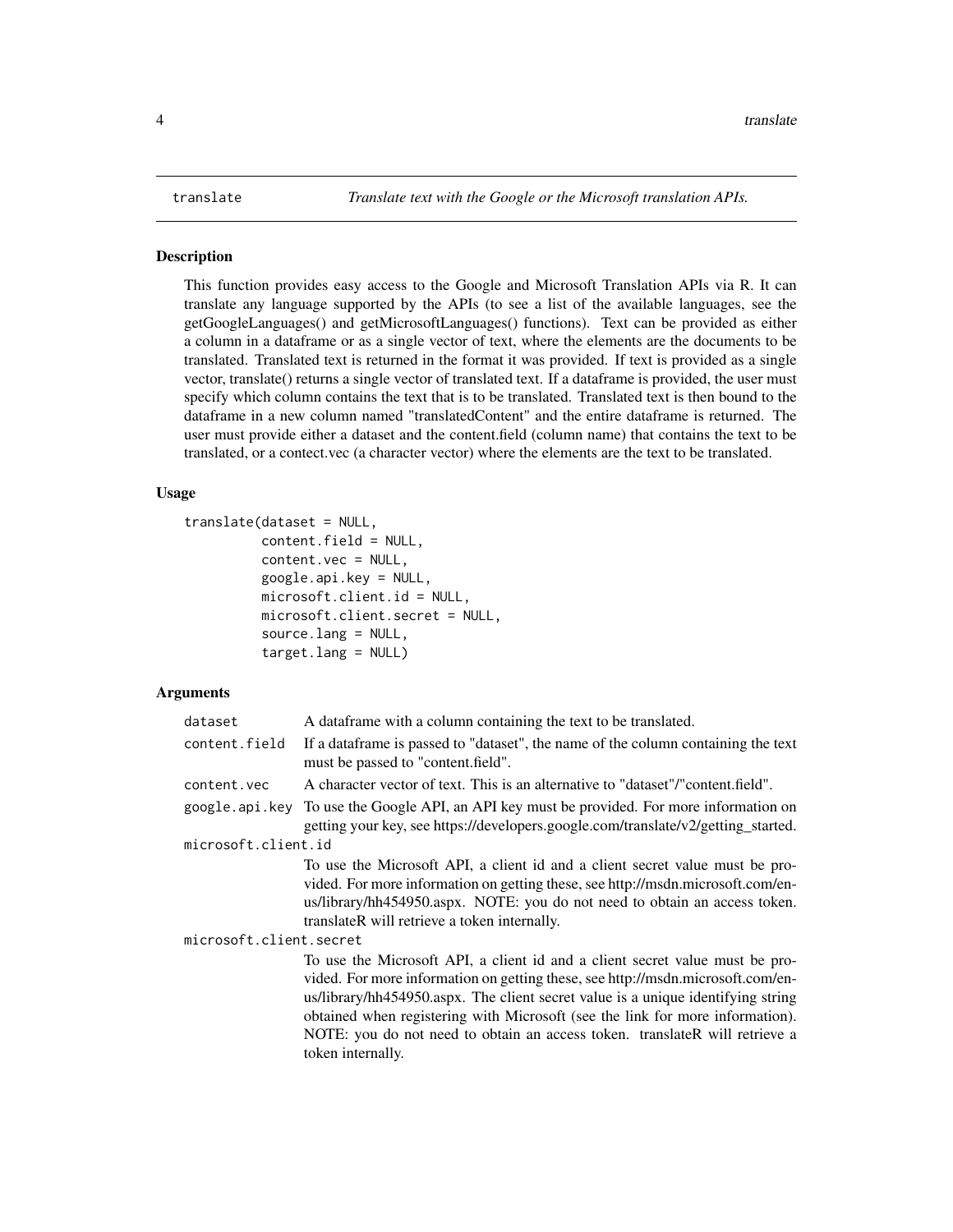#### translate 5

| source.lang | The language code that corresponds with the language in which the source text<br>is written. The translators use different language codes, so select accordingly.<br>To see a list of language codes, enter getGoogleLanguages() or getMicrosoft-<br>Languages() for Google or Microsoft, respectively.          |
|-------------|------------------------------------------------------------------------------------------------------------------------------------------------------------------------------------------------------------------------------------------------------------------------------------------------------------------|
| target.lang | The language code that corresponds with the language into which the source<br>text is to be translated. The translators use different language codes, so select<br>accordingly. To see a list of language codes, enter getGoogleLanguages() or<br>getMicrosoftLanguages() for Google or Microsoft, respectively. |

#### Value

translate returns a dataframe if it is passed a dataframe and a character vector if it is passed a character vector.

#### Examples

```
## Not run:
# Load example data. Three columns, the text
# content ('email') and two metadata
# fields (date and subject)
data(enron)
# Google, translate column in dataset
google.dataset.out <- translate(dataset = enron,
                                content.field = 'email',
                                google.api.key = my.api.key,
                                source.lang = 'en',
                                target.lang = 'de')
# Google, translate vector
google.vector.out <- translate(content.vec = enron$email,
                               google.api.key = my.api.key,
                               source.lang = 'en',
                               target.lang = 'de')
# Microsoft, translate column in dataset
google.dataset.out <- translate(dataset = enron,
                                content.field = 'email',
                                microsoft.client.id = my.client.id,
                                microsoft.client.secret =
                                          my.client.secret,
                                source.lang = 'en',
                                target.lang = 'de')
# Microsoft, translate vector
google.vector.out <- translate(content.vec = enron$email,
                               microsoft.client.id = my.client.id,
                               microsoft.client.secret =
                                         my.client.secret,
                               source.lang = 'en',
                               target.lang = 'de')
```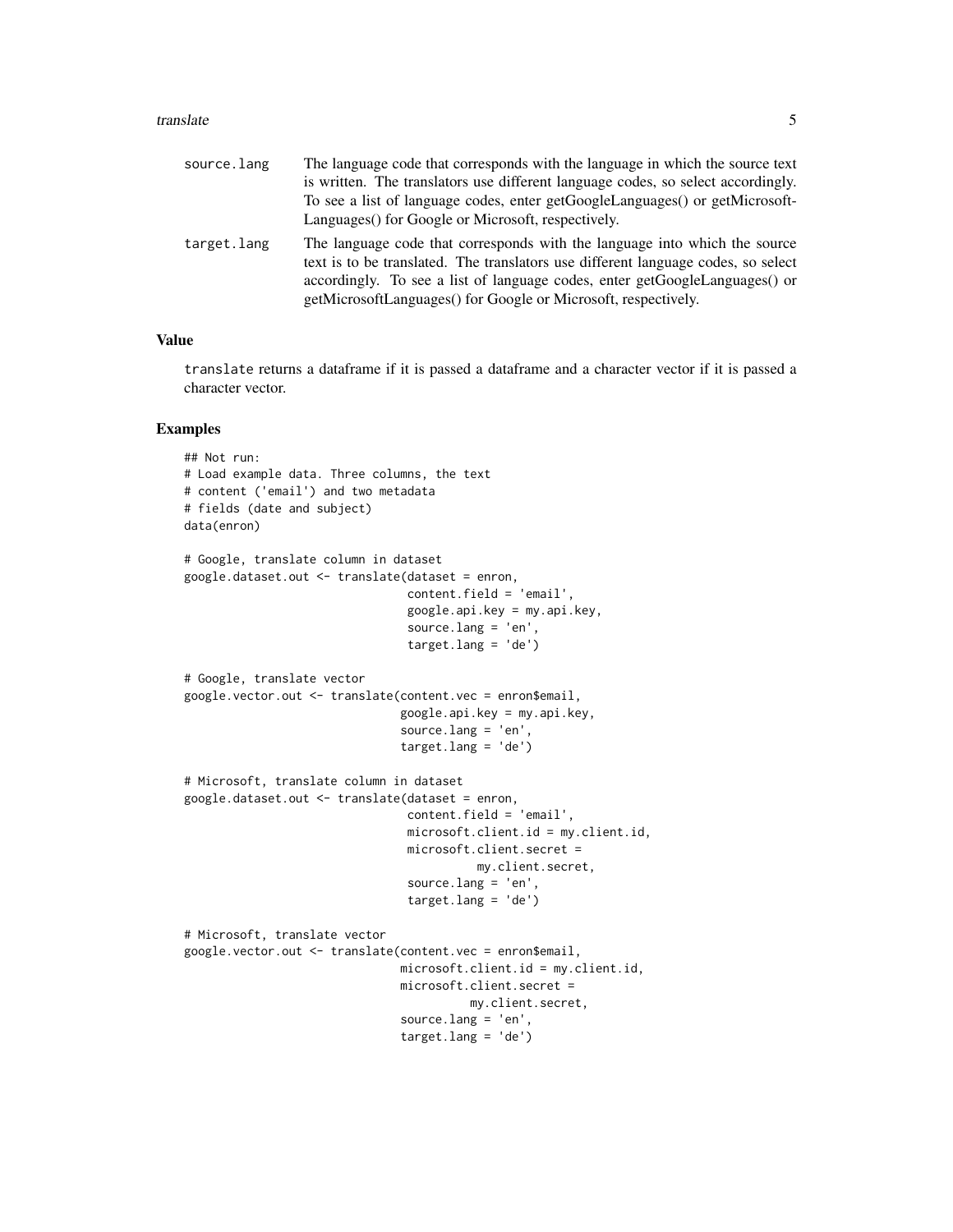6 translate the control of the control of the control of the control of the control of the control of the control of the control of the control of the control of the control of the control of the control of the control of

## End(Not run)